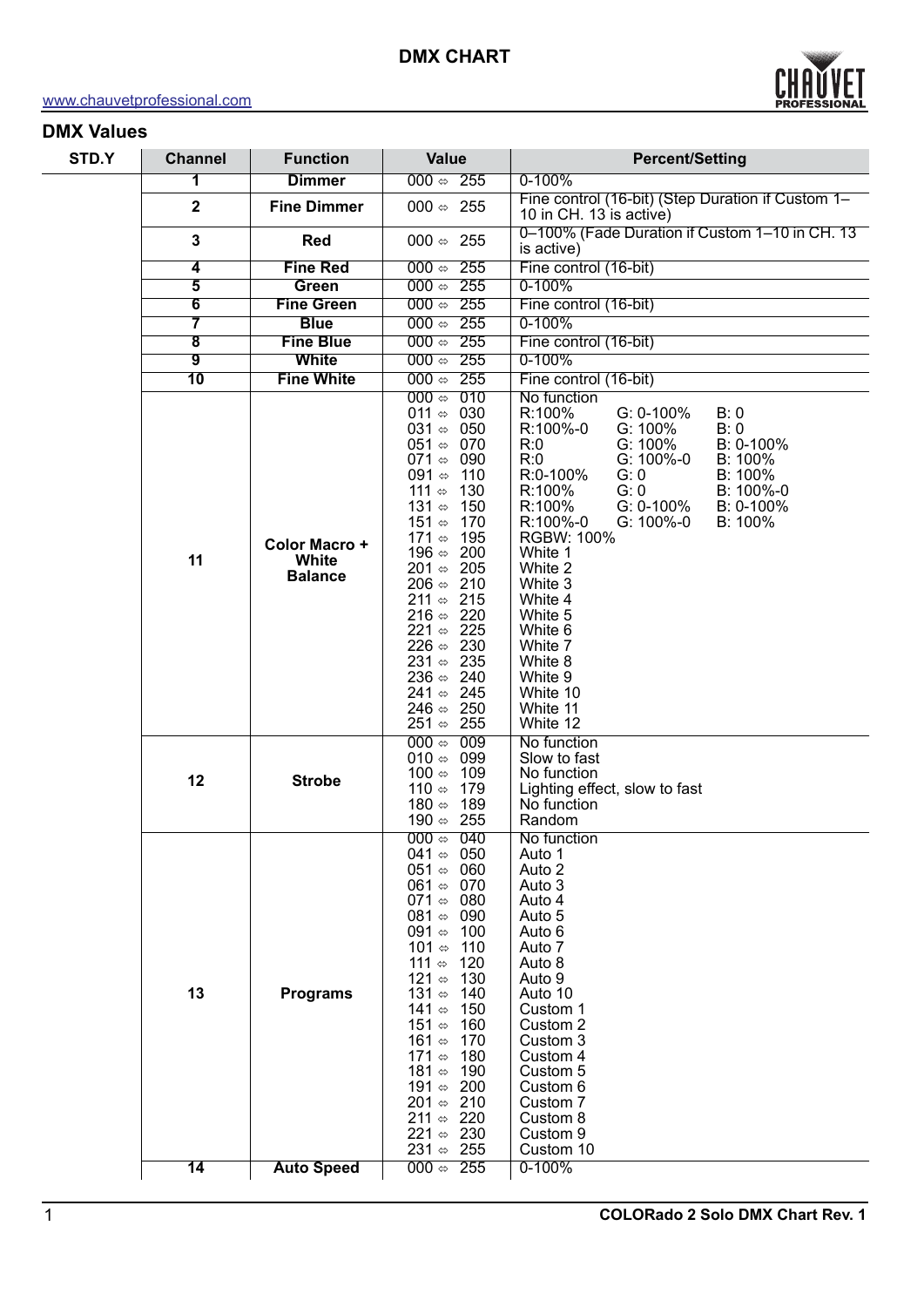# **DMX CHART**



| STD.Y       | <b>Channel</b>               | <b>Function</b>                          | <b>Value</b>                                                                                                                                                                                                                                                                                                                                                                                                                                                                                                                                                                                   | <b>Percent/Setting</b>                                                                                                                                                                                                                                                                                                                                                                                                                    |
|-------------|------------------------------|------------------------------------------|------------------------------------------------------------------------------------------------------------------------------------------------------------------------------------------------------------------------------------------------------------------------------------------------------------------------------------------------------------------------------------------------------------------------------------------------------------------------------------------------------------------------------------------------------------------------------------------------|-------------------------------------------------------------------------------------------------------------------------------------------------------------------------------------------------------------------------------------------------------------------------------------------------------------------------------------------------------------------------------------------------------------------------------------------|
|             | $\overline{15}$              | Zoom                                     | $000 \Leftrightarrow 255$                                                                                                                                                                                                                                                                                                                                                                                                                                                                                                                                                                      | $0 - 100%$                                                                                                                                                                                                                                                                                                                                                                                                                                |
|             | 16                           | Zoom<br><b>Control</b>                   | $000 \Leftrightarrow 200$<br>220<br>201 ⇔<br>221 $\Leftrightarrow$ 255                                                                                                                                                                                                                                                                                                                                                                                                                                                                                                                         | No function<br>Zoom reset<br>No function                                                                                                                                                                                                                                                                                                                                                                                                  |
|             | 17                           | <b>Dimmer Speed</b>                      | 000 $\Leftrightarrow$<br>009<br>029<br>010 $\Leftrightarrow$<br>$030 \Leftrightarrow 069$<br>129<br>070 $\Leftrightarrow$<br>189<br>130 $\Leftrightarrow$<br>190 $\Leftrightarrow$ 255                                                                                                                                                                                                                                                                                                                                                                                                         | Preset dimmer speed from display menu<br>Linear dimmer<br>Nonlinear dimming curve 1 (fastest)<br>Nonlinear dimming curve 2<br>Nonlinear dimming curve 3<br>Nonlinear dimming curve 4 (slowest)                                                                                                                                                                                                                                            |
| <b>TR16</b> | <b>Channel</b>               | <b>Function</b>                          | <b>Value</b>                                                                                                                                                                                                                                                                                                                                                                                                                                                                                                                                                                                   | <b>Percent/Setting</b>                                                                                                                                                                                                                                                                                                                                                                                                                    |
|             | 1                            | <b>Dimmer</b>                            | $000 \approx 255$                                                                                                                                                                                                                                                                                                                                                                                                                                                                                                                                                                              | $0 - 100%$                                                                                                                                                                                                                                                                                                                                                                                                                                |
|             | $\mathbf{2}$                 | <b>Fine Dimmer</b>                       | $000 \Leftrightarrow 255$                                                                                                                                                                                                                                                                                                                                                                                                                                                                                                                                                                      | Fine control (16-bit) (Step Duration if Custom 1-<br>10 in CH. 13 is active)                                                                                                                                                                                                                                                                                                                                                              |
|             | $\mathbf{3}$                 | <b>Red</b>                               | 000 $\Leftrightarrow$ 255                                                                                                                                                                                                                                                                                                                                                                                                                                                                                                                                                                      | 0-100% (Fade Duration if Custom 1-10 in CH. 13<br>is active)                                                                                                                                                                                                                                                                                                                                                                              |
|             | 4                            | <b>Fine Red</b>                          | $000 \Leftrightarrow 255$                                                                                                                                                                                                                                                                                                                                                                                                                                                                                                                                                                      | Fine control (16-bit)                                                                                                                                                                                                                                                                                                                                                                                                                     |
|             | 5                            | <b>Green</b>                             | $000 \Leftrightarrow 255$                                                                                                                                                                                                                                                                                                                                                                                                                                                                                                                                                                      | 0-100%                                                                                                                                                                                                                                                                                                                                                                                                                                    |
|             | $\overline{\mathbf{6}}$      | <b>Fine Green</b>                        | $000 \Leftrightarrow 255$                                                                                                                                                                                                                                                                                                                                                                                                                                                                                                                                                                      | Fine control (16-bit)                                                                                                                                                                                                                                                                                                                                                                                                                     |
|             | 7<br>$\overline{\mathbf{8}}$ | <b>Blue</b><br><b>Fine Blue</b>          | $000 \Leftrightarrow 255$<br>$000 \Leftrightarrow 255$                                                                                                                                                                                                                                                                                                                                                                                                                                                                                                                                         | 0-100%<br>Fine control (16-bit)                                                                                                                                                                                                                                                                                                                                                                                                           |
|             | $\overline{9}$               | <b>White</b>                             | $000 \Leftrightarrow 255$                                                                                                                                                                                                                                                                                                                                                                                                                                                                                                                                                                      | 0-100%                                                                                                                                                                                                                                                                                                                                                                                                                                    |
|             | 10                           | <b>Fine White</b>                        | $000 \Leftrightarrow 255$                                                                                                                                                                                                                                                                                                                                                                                                                                                                                                                                                                      | Fine control (16-bit)                                                                                                                                                                                                                                                                                                                                                                                                                     |
|             | 11                           | Color Macro +<br>White<br><b>Balance</b> | 000 $\Leftrightarrow$<br>010<br>011 $\Leftrightarrow$ 030<br>050<br>031 ⇔<br>070<br>051 ⇔<br>071 $\Leftrightarrow$ 090<br>110<br>091 $\Leftrightarrow$<br>130<br>111 $\Leftrightarrow$<br>150<br>131 $\Leftrightarrow$<br>170<br>151 ⇔<br>195<br>171 ⇔<br>200<br>196 ⇔<br>205<br>201 ⇔<br>$206 \Leftrightarrow 210$<br>211 $\Leftrightarrow$ 215<br>$216 \Leftrightarrow 220$<br>221 $\Leftrightarrow$ 225<br>$226 \Leftrightarrow 230$<br>231 $\Leftrightarrow$ 235<br>240<br>236 $\Leftrightarrow$<br>241 $\Leftrightarrow$ 245<br>246 $\Leftrightarrow$ 250<br>251 $\Leftrightarrow$<br>255 | No function<br>G: 0-100%<br>R:100%<br>B: 0<br>R:100%-0<br>G: 100%<br>B: 0<br>G: 100%<br>B: 0-100%<br>R:0<br>R:0<br>G: 100%-0<br>B: 100%<br>R:0-100%<br>G: 0<br>B: 100%<br>G: 0<br>R:100%<br>B: 100%-0<br>R:100%<br>G: 0-100%<br>B: 0-100%<br>R:100%-0<br>G: 100%-0<br>B: 100%<br><b>RGBW: 100%</b><br>White 1<br>White 2<br>White 3<br>White 4<br>White 5<br>White 6<br>White 7<br>White 8<br>White 9<br>White 10<br>White 11<br>White 12 |
|             | 12                           | <b>Strobe</b>                            | $000 \Leftrightarrow$<br>009<br>099<br>010 $\Leftrightarrow$<br>100 ⇔<br>109<br>110 ⇔<br>179<br>180 ⇔<br>189<br>190 $\Leftrightarrow$ 255                                                                                                                                                                                                                                                                                                                                                                                                                                                      | No function<br>Slow to fast<br>No function<br>Lighting effect, slow to fast<br>No function<br>Random                                                                                                                                                                                                                                                                                                                                      |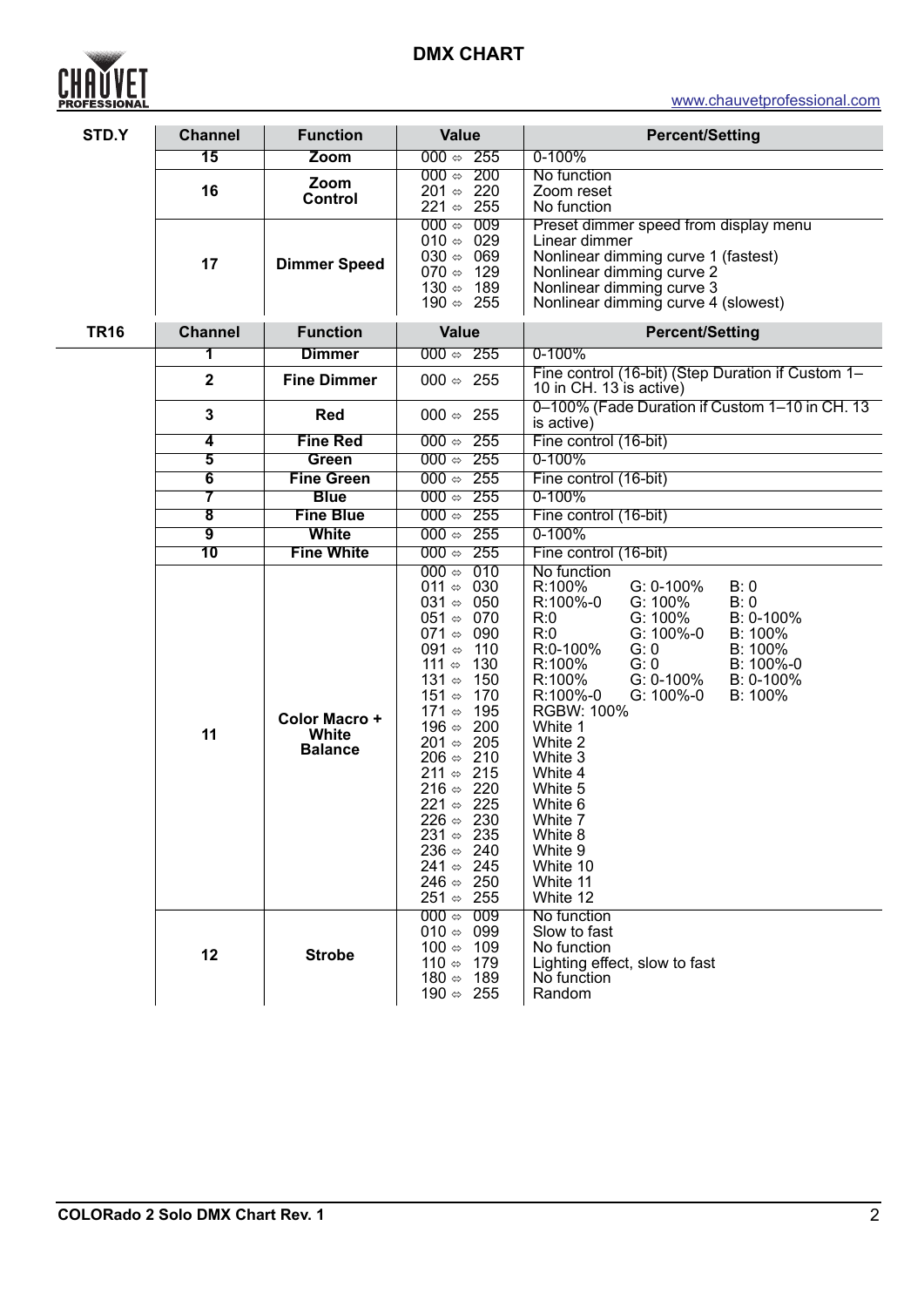#### <www.chauvetprofessional.com>



| <b>TR16</b> | <b>Channel</b>          | <b>Function</b>                          | <b>Value</b>                                                                                                                                                                                                                                                                                                                                                                                                                                                                                                                                                                                                                              | <b>Percent/Setting</b>                                                                                                                                                                                                                                                                                                                                                                                                                           |
|-------------|-------------------------|------------------------------------------|-------------------------------------------------------------------------------------------------------------------------------------------------------------------------------------------------------------------------------------------------------------------------------------------------------------------------------------------------------------------------------------------------------------------------------------------------------------------------------------------------------------------------------------------------------------------------------------------------------------------------------------------|--------------------------------------------------------------------------------------------------------------------------------------------------------------------------------------------------------------------------------------------------------------------------------------------------------------------------------------------------------------------------------------------------------------------------------------------------|
|             | 13                      | <b>Programs</b>                          | $\overline{040}$<br>000 $\Leftrightarrow$<br>050<br>041 ⇔<br>060<br>051 ⇔<br>061 $\Leftrightarrow$<br>070<br>071 $\Leftrightarrow$<br>080<br>090<br>081 $\Leftrightarrow$<br>091 $\Leftrightarrow$<br>100<br>101 ⇔<br>110<br>111 $\Leftrightarrow$<br>120<br>121 ⇔<br>130<br>131 $\Leftrightarrow$<br>140<br>150<br>141 ⇔<br>151 ⇔<br>160<br>161 ⇔<br>170<br>180<br>171 ⇔<br>190<br>181 ⇔<br>191 ⇔<br>200<br>210<br>201 ⇔<br>220<br>211 $\Leftrightarrow$<br>221 $\Leftrightarrow$ 230<br>231 $\Leftrightarrow$ 255                                                                                                                       | No function<br>Auto 1<br>Auto 2<br>Auto 3<br>Auto 4<br>Auto 5<br>Auto 6<br>Auto 7<br>Auto 8<br>Auto 9<br>Auto 10<br>Custom 1<br>Custom 2<br>Custom 3<br>Custom 4<br>Custom 5<br>Custom 6<br>Custom 7<br>Custom 8<br>Custom 9<br>Custom 10                                                                                                                                                                                                        |
|             | 14                      | <b>Auto Speed</b>                        | 255<br>000 $\Leftrightarrow$                                                                                                                                                                                                                                                                                                                                                                                                                                                                                                                                                                                                              | 0-100%                                                                                                                                                                                                                                                                                                                                                                                                                                           |
|             | 15                      | Zoom                                     | $000 \Leftrightarrow 255$<br>200<br>000 $\Leftrightarrow$                                                                                                                                                                                                                                                                                                                                                                                                                                                                                                                                                                                 | 0-100%<br>No function                                                                                                                                                                                                                                                                                                                                                                                                                            |
|             | 16                      | Zoom<br><b>Control</b>                   | 220<br>201 ⇔<br>221 $\Leftrightarrow$ 255                                                                                                                                                                                                                                                                                                                                                                                                                                                                                                                                                                                                 | Zoom reset<br>No function                                                                                                                                                                                                                                                                                                                                                                                                                        |
|             | 17                      | <b>Dimmer Speed</b>                      | 000 $\Leftrightarrow$<br>009<br>010 $\Leftrightarrow$ 029<br>030 $\Leftrightarrow$<br>069<br>070 $\Leftrightarrow$ 129<br>130 $\Leftrightarrow$ 189<br>190 $\Leftrightarrow$ 255                                                                                                                                                                                                                                                                                                                                                                                                                                                          | Preset dimmer speed from display menu<br>Linear dimmer<br>Nonlinear dimming curve 1 (fastest)<br>Nonlinear dimming curve 2<br>Nonlinear dimming curve 3<br>Nonlinear dimming curve 4 (slowest)                                                                                                                                                                                                                                                   |
| <b>TOUR</b> | <b>Channel</b>          | <b>Function</b>                          | <b>Value</b>                                                                                                                                                                                                                                                                                                                                                                                                                                                                                                                                                                                                                              | <b>Percent/Setting</b>                                                                                                                                                                                                                                                                                                                                                                                                                           |
|             | 1                       | <b>Dimmer</b>                            | $000 \Leftrightarrow 255$                                                                                                                                                                                                                                                                                                                                                                                                                                                                                                                                                                                                                 | $0 - 100%$                                                                                                                                                                                                                                                                                                                                                                                                                                       |
|             | $\overline{\mathbf{2}}$ | Red                                      | 000 $\Leftrightarrow$ 255                                                                                                                                                                                                                                                                                                                                                                                                                                                                                                                                                                                                                 | 0-100% (Step Duration if Custom 1-10 in CH. 8 is<br>active)                                                                                                                                                                                                                                                                                                                                                                                      |
|             | $\mathbf{3}$            | Green                                    | 000 $\Leftrightarrow$ 255                                                                                                                                                                                                                                                                                                                                                                                                                                                                                                                                                                                                                 | 0-100% (Fade Duration if Custom 1-10 in CH. 8<br>is active)                                                                                                                                                                                                                                                                                                                                                                                      |
|             | 4                       | <b>Blue</b>                              | $000 \Leftrightarrow 255$                                                                                                                                                                                                                                                                                                                                                                                                                                                                                                                                                                                                                 | $0 - 100%$                                                                                                                                                                                                                                                                                                                                                                                                                                       |
|             | 5                       | <b>White</b>                             | $000 \Leftrightarrow 255$                                                                                                                                                                                                                                                                                                                                                                                                                                                                                                                                                                                                                 | 0-100%                                                                                                                                                                                                                                                                                                                                                                                                                                           |
|             | $\boldsymbol{6}$        | Color Macro +<br>White<br><b>Balance</b> | $000 \Leftrightarrow 010$<br>011 $\Leftrightarrow$ 030<br>031 $\Leftrightarrow$ 050<br>051 $\Leftrightarrow$ 070<br>071 $\Leftrightarrow$ 090<br>091 $\Leftrightarrow$<br>110<br>111 $\Leftrightarrow$<br>130<br>131 $\Leftrightarrow$<br>150<br>151 ⇔<br>170<br>171 ⇔<br>195<br>196 $\Leftrightarrow$ 200<br>201 $\Leftrightarrow$ 205<br>206 $\Leftrightarrow$ 210<br>211 $\Leftrightarrow$ 215<br>216 $\Leftrightarrow$ 220<br>221 $\Leftrightarrow$ 225<br>226 $\Leftrightarrow$ 230<br>231 $\Leftrightarrow$ 235<br>236 $\Leftrightarrow$ 240<br>241 $\Leftrightarrow$ 245<br>246 $\Leftrightarrow$ 250<br>251 $\Leftrightarrow$ 255 | No function<br>R:100%<br>G: 0-100%<br>B:0<br>R:100%-0<br>$G: 100\%$<br>B: 0<br>G: 100%<br>R:0<br>$B: 0-100%$<br>R:0<br>G: 100%-0<br>B: 100%<br>R:0-100%<br>G: 0<br>B: 100%<br>B: 100%-0<br>R:100%<br>G: 0<br>R:100%<br>G: 0-100%<br>B: 0-100%<br>R:100%-0<br>G: 100%-0<br>$B: 100\%$<br><b>RGBW: 100%</b><br>White 1<br>White 2<br>White 3<br>White 4<br>White 5<br>White 6<br>White 7<br>White 8<br>White 9<br>White 10<br>White 11<br>White 12 |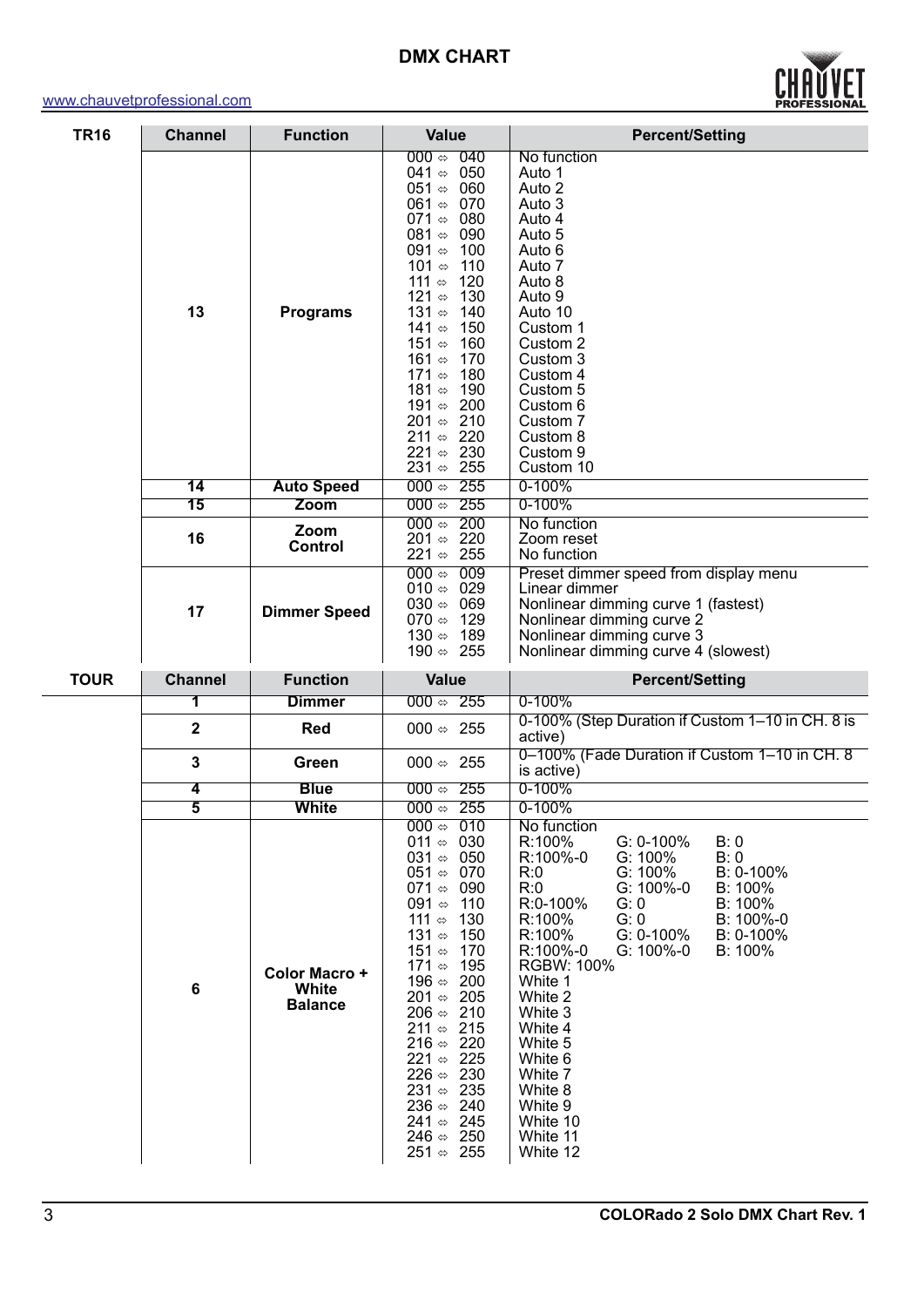## **DMX CHART**



### <www.chauvetprofessional.com>

| <b>TOUR</b> | <b>Channel</b>                               | <b>Function</b>                                      | <b>Value</b>                                                                                                                                                                                                                                                                                                                                                                                                                                                                                                                                                     | <b>Percent/Setting</b>                                                                                                                                                                                                                                                                              |
|-------------|----------------------------------------------|------------------------------------------------------|------------------------------------------------------------------------------------------------------------------------------------------------------------------------------------------------------------------------------------------------------------------------------------------------------------------------------------------------------------------------------------------------------------------------------------------------------------------------------------------------------------------------------------------------------------------|-----------------------------------------------------------------------------------------------------------------------------------------------------------------------------------------------------------------------------------------------------------------------------------------------------|
|             | $\overline{7}$                               | <b>Strobe</b>                                        | 009<br>000 $\Leftrightarrow$<br>099<br>010 ⇔<br>109<br>100 $\Leftrightarrow$<br>110 ⇔<br>179<br>180 $\Leftrightarrow$<br>189<br>190 $\Leftrightarrow$ 255                                                                                                                                                                                                                                                                                                                                                                                                        | No function<br>Slow to fast<br>No function<br>Lighting effect, slow to fast<br>No function<br>Random                                                                                                                                                                                                |
|             | 8<br>$\overline{9}$<br>$\overline{10}$<br>11 | <b>Programs</b><br><b>Auto Speed</b><br>Zoom<br>Zoom | 000 $\Leftrightarrow$<br>040<br>050<br>041 $\Leftrightarrow$<br>060<br>051 ⇔<br>070<br>061 ⇔<br>071 ⇔<br>080<br>090<br>081 ⇔<br>091 $\Leftrightarrow$<br>100<br>101 ⇔<br>110<br>111 $\Leftrightarrow$<br>120<br>130<br>121 ⇔<br>131 ⇔<br>140<br>150<br>141 ⇔<br>151 ⇔<br>160<br>161 ⇔<br>170<br>180<br>171 ⇔<br>190<br>181 ⇔<br>191 ⇔<br>200<br>210<br>201 ⇔<br>220<br>211 $\Leftrightarrow$<br>221 $\Leftrightarrow$ 230<br>231 $\Leftrightarrow$ 255<br>$000 \Leftrightarrow 255$<br>$000 \Leftrightarrow 255$<br>200<br>000 $\Leftrightarrow$<br>220<br>201 ⇔ | No function<br>Auto 1<br>Auto 2<br>Auto 3<br>Auto 4<br>Auto 5<br>Auto 6<br>Auto 7<br>Auto 8<br>Auto 9<br>Auto 10<br>Custom 1<br>Custom 2<br>Custom 3<br>Custom 4<br>Custom 5<br>Custom 6<br>Custom 7<br>Custom 8<br>Custom 9<br>Custom 10<br>0-100%<br>0-100%<br>No function<br>Zoom reset          |
|             | 12                                           | <b>Control</b><br><b>Dimmer Speed</b>                | 255<br>221 ⇔<br>$000 \Leftrightarrow$<br>009<br>029<br>010 ⇔<br>030 $\Leftrightarrow$<br>069<br>070 $\Leftrightarrow$<br>129<br>189<br>130 ⇔                                                                                                                                                                                                                                                                                                                                                                                                                     | No function<br>Preset dimmer speed from display menu<br>Linear dimmer<br>Nonlinear dimming curve 1 (fastest)<br>Nonlinear dimming curve 2<br>Nonlinear dimming curve 3                                                                                                                              |
|             |                                              |                                                      | 190 $\Leftrightarrow$ 255                                                                                                                                                                                                                                                                                                                                                                                                                                                                                                                                        | Nonlinear dimming curve 4 (slowest)                                                                                                                                                                                                                                                                 |
| <b>HSIC</b> | <b>Channel</b>                               | <b>Function</b>                                      | <b>Value</b>                                                                                                                                                                                                                                                                                                                                                                                                                                                                                                                                                     | <b>Percent/Setting</b>                                                                                                                                                                                                                                                                              |
|             | 1                                            | <b>Dimmer</b>                                        | $000 \Leftrightarrow 255$                                                                                                                                                                                                                                                                                                                                                                                                                                                                                                                                        | $0 - 100%$                                                                                                                                                                                                                                                                                          |
|             | 2                                            | Hue                                                  | $000 \Leftrightarrow 255$                                                                                                                                                                                                                                                                                                                                                                                                                                                                                                                                        | $0 - 100%$                                                                                                                                                                                                                                                                                          |
|             | $\overline{\mathbf{3}}$                      | <b>Hue Fine</b>                                      | 000 $\Leftrightarrow$ 255                                                                                                                                                                                                                                                                                                                                                                                                                                                                                                                                        | $0 - 100%$                                                                                                                                                                                                                                                                                          |
|             | $\overline{\mathbf{4}}$                      | <b>Saturation</b>                                    | 000 $\Leftrightarrow$ 255<br>$000 \Leftrightarrow 010$                                                                                                                                                                                                                                                                                                                                                                                                                                                                                                           | 0-100%                                                                                                                                                                                                                                                                                              |
|             | 5                                            | Color Macro +<br>White<br><b>Balance</b>             | 011 $\Leftrightarrow$ 030<br>031 $\Leftrightarrow$ 050<br>$051 \Leftrightarrow 070$<br>071 $\Leftrightarrow$ 090<br>091 $\Leftrightarrow$<br>110<br>111 $\Leftrightarrow$ 130<br>131 $\Leftrightarrow$<br>150<br>151 $\Leftrightarrow$ 170<br>171 $\Leftrightarrow$ 195                                                                                                                                                                                                                                                                                          | No function<br>R:100%<br>$G: 0-100\%$<br>B: 0<br>R:100%-0<br>G: 100%<br>B:0<br>G: 100%<br>B: 0-100%<br>R:0<br>R:0<br>G: 100%-0<br>B: 100%<br>B: 100%<br>R:0-100%<br>G: 0<br>R:100%<br>G: 0<br>B: 100%-0<br>G: 0-100%<br>R:100%<br>$B: 0-100\%$<br>R:100%-0<br>G: 100%-0<br>$B: 100\%$<br>RGBW: 100% |